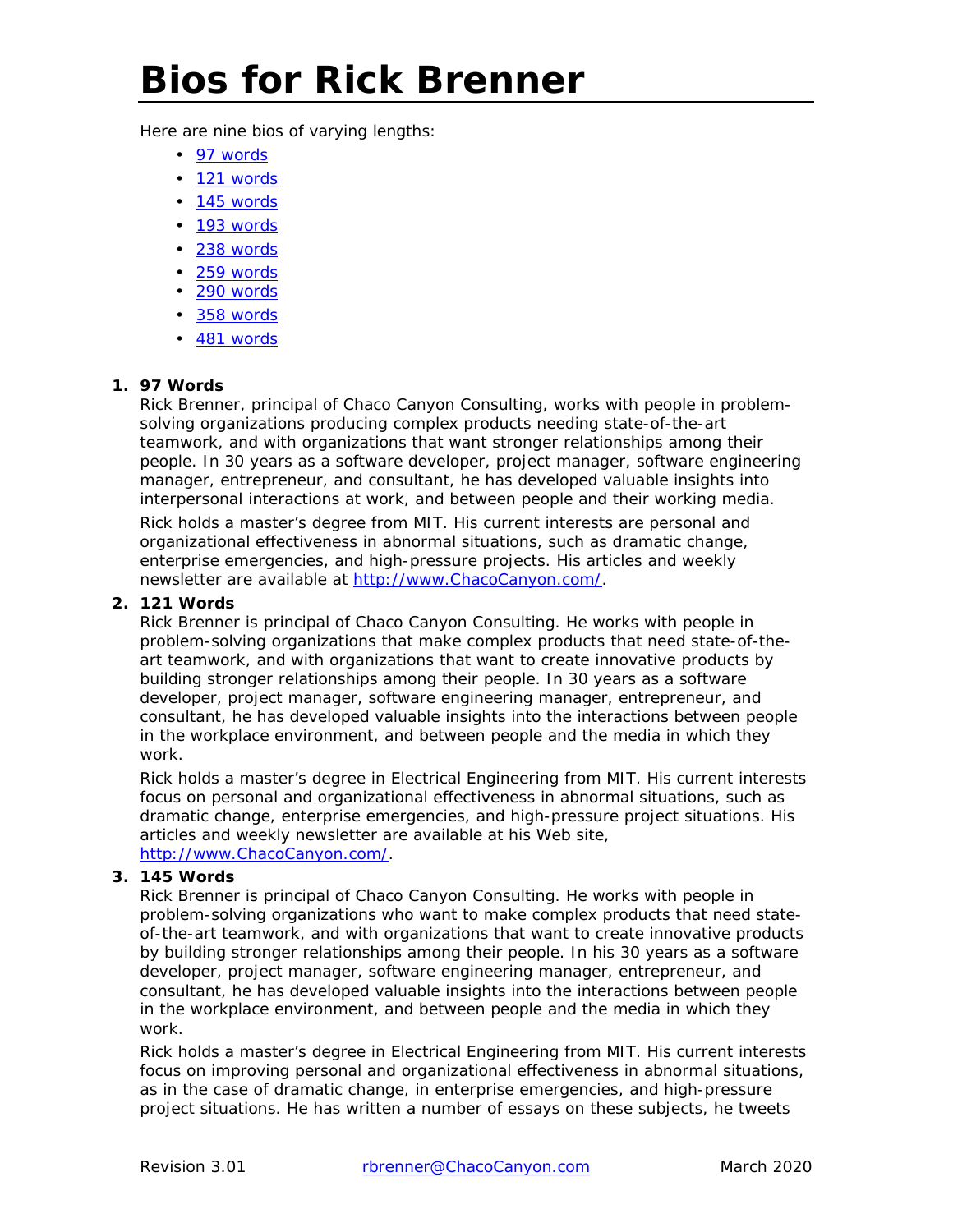as [@RickBrenner](https://twitter.com/RickBrenner) and [@TechDebtPolicy,](https://twitter.com/TechDebtPolicy) and publishes a weekly newsletter, available at his Web site, [http://www.ChacoCanyon.com/.](http://www.chacocanyon.com/)

#### **4. 193 Words**

<span id="page-1-0"></span>Rick Brenner is principal of Chaco Canyon Consulting. He works with people in problem-solving organizations that need state-of-the-art teamwork and with organizations that want to create innovative products by building stronger relationships among their people. In his 30 years as a software developer, project manager, software engineering manager, entrepreneur, and consultant, he has developed valuable insights into the interactions between people in the workplace environment, and between people and the media in which they work. He coaches managers at all levels.

Mr. Brenner has held positions in software engineering and software engineering management, at Symbolics, Inc., and at Draper Laboratory, where he conducted research into the software engineering process. From 1993 to 2014, he taught a course in business modeling at the Harvard University Extension School.

Mr. Brenner holds a master's degree in Electrical Engineering from MIT. His current interests focus on improving personal and organizational effectiveness in abnormal situations, such as dramatic change, enterprise emergencies, and high-pressure project situations. He has written a number of essays on these subjects, available at his Web site, [http://www.ChacoCanyon.com/.](http://www.chacocanyon.com/) He tweets as [@RickBrenner](https://twitter.com/RickBrenner) and [@TechDebtPolicy](https://twitter.com/TechDebtPolicy) and writes and edits a free weekly email newsletter, *Point Lookout*.

#### **5. 238 Words**

<span id="page-1-1"></span>Rick Brenner is principal of Chaco Canyon Consulting. He works with people in problem-solving organizations that are making products so novel or complex that they need state-of-the-art teamwork and stronger relationships among their people. In his 30 years as a software developer, project manager, software engineering manager, entrepreneur, and consultant, he has developed valuable insights into the interactions between people in the workplace environment, and between people and the media in which they work. He coaches managers at all levels, emphasizing development of interpersonal skills.

Mr. Brenner has held positions at Symbolics, Inc., and at Draper Laboratory, both of Cambridge, Massachusetts. At Symbolics, he was responsible for development of products based on Macsyma, a computer algebra system. At Draper, he was a principal investigator in a DARPA program, the Evolutionary Design of Complex Software, where he conducted research into advanced concepts for software engineering environments based on dynamic object-oriented programming languages. From 1993 to 2014, he taught a course in business modeling at the Harvard University Extension School.

Mr. Brenner holds a master's degree in Electrical Engineering from MIT. His current interests focus on improving personal and organizational effectiveness in abnormal situations, such as dramatic change, enterprise emergencies, and high-pressure project situations. He has written a number of essays on these subjects, available at his Web site, [http://www.ChacoCanyon.com/.](http://www.chacocanyon.com/) He tweets as [@RickBrenner](https://twitter.com/RickBrenner) and **[@TechDebtPolicy,](https://twitter.com/TechDebtPolicy) blogs at [TechDebtPolicy.com,](http://techdebtpolicy.com/) and writes and edits a free weekly** email newsletter, *Point Lookout*.

## **6. 259 Words**

<span id="page-1-2"></span>Rick Brenner is principal of Chaco Canyon Consulting. He works with people in problem-solving organizations that create products so complex that they need stateof-the-art teamwork and stronger relationships among their people. In 30 years as a software developer, project manager, software engineering manager, entrepreneur, and consultant, he has developed valuable insights about interactions between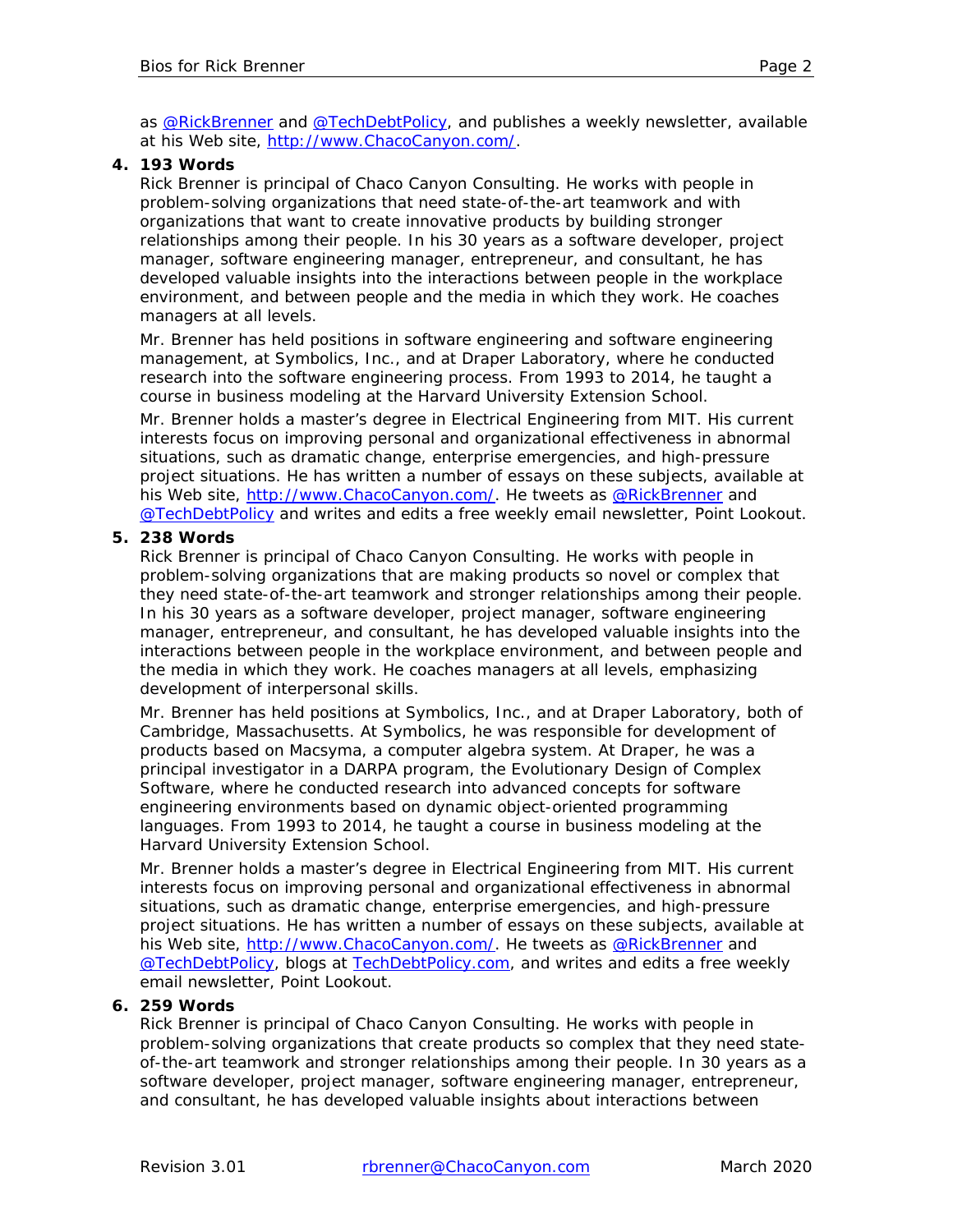people in the workplace, and between people and the media in which they work. He coaches managers at all levels, emphasizing interpersonal skills development.

Mr. Brenner has held positions at Symbolics, Inc., and Draper Laboratory, both of Cambridge, Massachusetts. At Symbolics, he was responsible for development of products based on the computer algebra system Macsyma. At Draper, he was a principal investigator in a DARPA program, the Evolutionary Design of Complex Software, conducting research into advanced software engineering environments based on dynamic object-oriented programming languages. From 1993 to 2014, he taught a course in business modeling at the Harvard University Extension School.

He is the author of multiple articles published in the *Cutter IT Journal*, including "Creating High-Performance Virtual Teams," "Leading in the Time of Data Breaches," and "The Psychology and Politics of Technical Debt."

Mr. Brenner holds a master's degree in Electrical Engineering from MIT. His current interests focus on improving personal and organizational effectiveness in abnormal situations, such as dramatic change, enterprise emergencies, and high-pressure project situations. He has written a number of essays on these subjects, available at his Web site, [http://www.ChacoCanyon.com/.](http://www.chacocanyon.com/) He tweets as [@RickBrenner](https://twitter.com/RickBrenner) and **@TechDebtPolicy**, blogs at [TechDebtPolicy.com,](http://techdebtpolicy.com/) and writes and edits a free weekly email newsletter, *Point Lookout*.

## **7. 290 Words**

<span id="page-2-0"></span>Rick Brenner is principal of Chaco Canyon Consulting. He works with people in dynamic problem-solving organizations that make complex products or deliver sophisticated services that need state-of-the-art teamwork, and with organizations that achieve high performance by building stronger relationships among their people. In his 30 years as a software developer, project manager, software engineering manager, entrepreneur, consultant and coach he has developed valuable insights into the interactions between people in a problem-solving environment, and between people and the media in which they work. He coaches managers at all levels, emphasizing development of interpersonal skills, especially in fluid, high-stress contexts.

Mr. Brenner has held positions at Symbolics, Inc., and at Draper Laboratory, both of Cambridge, Massachusetts. At Symbolics, he was responsible for development of all products based on Macsyma, a large and very sophisticated computer algebra program. At Draper Laboratory, he was a principal investigator in a DARPA program, the Evolutionary Design of Complex Software, where he conducted research into advanced concepts for real-time software engineering environments based on dynamic object-oriented programming languages. From 1993 to 2014, he taught a course in business modeling at the Harvard University Extension School.

Mr. Brenner holds a master's degree in Electrical Engineering from MIT. He trained in Satir methods under Gerald M. Weinberg and Jean McLendon, attending and staffing many of their experiential workshops over a period of seven years. His interests focus on improving personal and organizational effectiveness, especially in abnormal situations, as in the case of continuous change, in enterprise emergencies, and highpressure project situations. He tweets as **@RickBrenner** and **@TechDebtPolicy**, and blogs at [TechDebtPolicy.com.](http://techdebtpolicy.com/) He writes and edits a free weekly email newsletter, *Point Lookout*, and has written a number of essays on these subjects, available at his Web site, [http://www.ChacoCanyon.com/.](http://www.chacocanyon.com/)

#### **8. 358 Words**

<span id="page-2-1"></span>Rick Brenner is principal of Chaco Canyon Consulting. He works with people in dynamic problem-solving organizations that are making products so novel or complex that they need state-of-the-art teamwork and stronger relationships among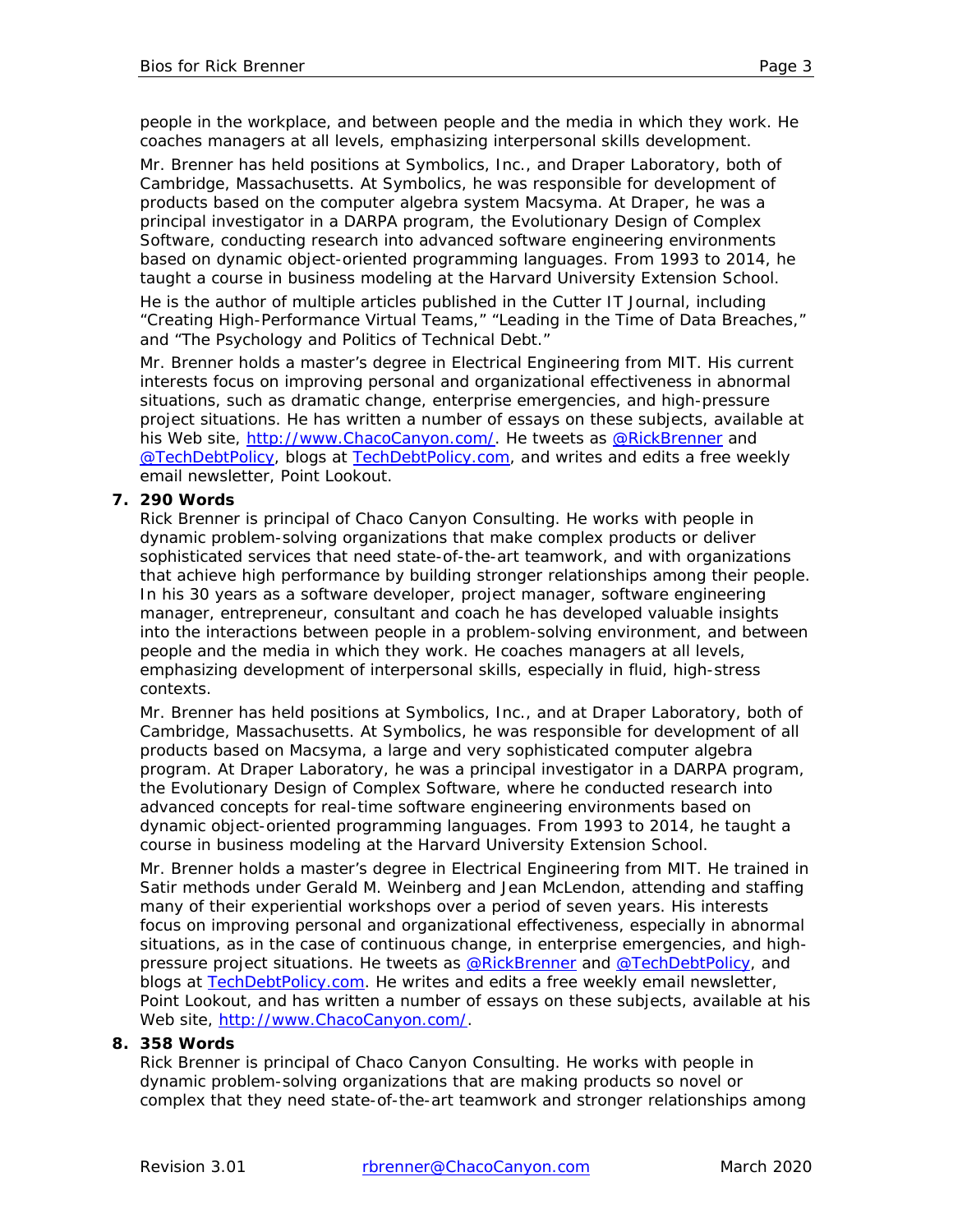their people. In his 30 years as a software developer, project manager, software engineering manager, entrepreneur, consultant and coach, he has developed valuable insights into the interactions between people in complex dynamic environments, and between people and the media in which they work.

As a coach, he works with managers at all levels, emphasizing development of interpersonal skills, especially in fluid, high-stress contexts, such as organizations that are moving from a strict operational orientation to one in which ongoing operations must compete for resources with special enterprise-scale projects. Such a mixed environment creates organizational stresses that leaders must understand, not only because of the change-related issues that arise, but also because of the challenges to managers that they create, even when equilibrium is attained.

Mr. Brenner has held positions at Symbolics, Inc., and at Draper Laboratory, both of Cambridge, Massachusetts. At Symbolics, he was responsible for development of products based on Macsyma, a computer algebra system. At Draper, he was a principal investigator in a DARPA program, the Evolutionary Design of Complex Software, where he conducted research into advanced concepts for software engineering environments based on dynamic object-oriented programming languages. From 1993 to 2014, he taught Spreadsheet Models for Managers, a course he devised, at the Harvard University Extension School.

Mr. Brenner holds a master's degree in Electrical Engineering from MIT. He has served as a board member of local chapters of the National Speakers Association, the Boston Software Process Improvement Network, the American Society for Quality, and the Agile New England chapter of the ACM. He is a member of the Project Management Institute. His current interests focus on improving personal and organizational effectiveness in abnormal situations, such as dramatic change, enterprise emergencies, and high-pressure project environments. He tweets as [@RickBrenner](https://twitter.com/RickBrenner) and [@TechDebtPolicy,](https://twitter.com/TechDebtPolicy) and blogs at [TechDebtPolicy.com.](http://techdebtpolicy.com/) He writes and edits a free weekly email newsletter, *Point Lookout*, and has written a number of essays on these subjects, available at his Web site, [http://www.ChacoCanyon.com/.](http://www.chacocanyon.com/)

#### **9. 481 Words**

<span id="page-3-0"></span>Rick Brenner is principal of Chaco Canyon Consulting. He works with people in dynamic problem-solving organizations that are making products so novel or complex that they need state-of-the-art teamwork and stronger relationships among their people. In his 30 years as a software developer, project manager, software engineering manager, entrepreneur, consultant and coach, he has developed valuable insights into the interactions between people in complex dynamic environments, and between people and the media in which they work.

As a coach, he works with managers at all levels, emphasizing development of interpersonal skills, especially in fluid, high-stress contexts, such as organizations that are moving from a strict operational orientation to one in which ongoing operations must compete for resources with special enterprise-scale projects. Such a mixed environment creates organizational stresses that leaders must understand, not only because of the change-related issues that arise, but also because of the challenges to managers that they create, even when equilibrium is attained.

Over a period of seven years, he attended or assisted in numerous experiential workshops under Jerry Weinberg, Dani Weinberg and Jean McLendon. It was during this period that he acquired his skills in designing and facilitating experiential education. He was a founding organizer of the AYE Conference.

Mr. Brenner has held positions at Symbolics, Inc., and at Draper Laboratory, both of Cambridge, Massachusetts. At Symbolics, he was responsible for development of products based on Macsyma, a computer algebra system. At Draper, he was a